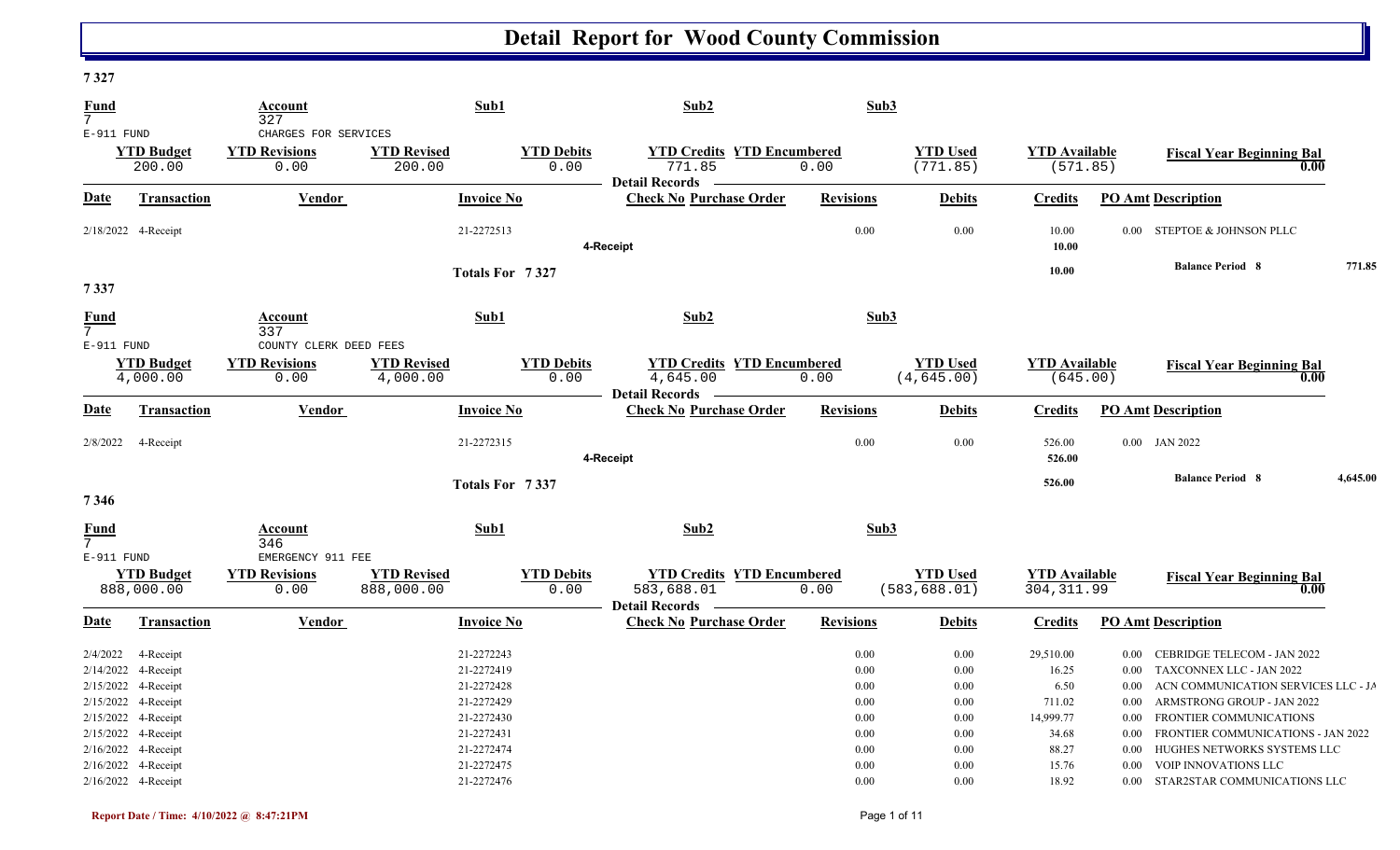|                     |                 | <b>Detail Report for Wood County Commission</b> |                    |                   |                                            |
|---------------------|-----------------|-------------------------------------------------|--------------------|-------------------|--------------------------------------------|
| 2/16/2022 4-Receipt | 21-2272477      | 0.00                                            | 0.00<br>15.76      |                   | 0.00 NUSO LLC                              |
| 2/18/2022 4-Receipt | 21-2272515      | 0.00                                            | 0.00<br>12,155.00  |                   | 0.00 CAS CABLE                             |
| 2/23/2022 4-Receipt | 21-2272555      | 0.00                                            | 0.00<br>52.00      | $0.00\,$          | CENTURYLINK COMMUNICATIONS                 |
| 2/23/2022 4-Receipt | 21-2272556      | 0.00                                            | 0.00<br>321.75     | $0.00\,$          | CENTURYLINK COMMUNICATIONS                 |
| 2/24/2022 4-Receipt | 21-2272582      | 0.00                                            | 0.00<br>208.00     | $0.00\,$          | OOMA INC - JAN 2022                        |
| 2/24/2022 4-Receipt | 21-2272583      | 0.00                                            | 0.00<br>369.46     | $0.00\,$          | RBM LLP - JAN 2022                         |
| 2/24/2022 4-Receipt | 21-2272585      | 0.00                                            | 0.00<br>1,567.51   | $0.00\,$          | LUMOS NETWORKS LLC- JAN 2022               |
| 2/24/2022 4-Receipt | 21-2272586      | 0.00                                            | 0.00<br>88.78      | 0.00              | LUMOS NETWORKS OF WV INC - JAN 2022        |
| 2/24/2022 4-Receipt | 21-2272588      | 0.00                                            | 0.00<br>39.00      | 0.00 <sub>1</sub> | <b>AVALARA CLIENT TRUST</b>                |
| 2/24/2022 4-Receipt | 21-2272589      | 0.00                                            | 0.00<br>214.50     | $0.00\,$          | VONAGE BUSINESS SOLUTIONS INC              |
| 2/24/2022 4-Receipt | 21-2272590      | 0.00                                            | 0.00<br>113.75     | 0.00 <sub>1</sub> | AVALARA CLIENT TRUST                       |
| 2/24/2022 4-Receipt | 21-2272591      | 0.00                                            | 0.00<br>1,981.07   | $0.00\,$          | AT&T -CORP JAN 2022                        |
| 2/24/2022 4-Receipt | 21-2272592      | 0.00                                            | 0.00<br>82.81      | 0.00              | CBTS TECHNOLOGY SOLUTIONS - JAN 202        |
| 2/24/2022 4-Receipt | 21-2272593      | 0.00                                            | 0.00<br>50.96      | $0.00\,$          | COMCAST IP PHONE LLC                       |
| 2/24/2022 4-Receipt | 21-2272594      | 0.00                                            | 0.00<br>12.74      | 0.00              | CELLCO PARTNERSHIP - JAN 2022              |
| 2/24/2022 4-Receipt | 21-2272595      | 0.00                                            | 0.00<br>92.36      | 0.00              | MCI COMMUNICATIONS SERVICES LLC - R        |
| 2/24/2022 4-Receipt | 21-2272596      | 0.00                                            | 0.00<br>254.80     | 0.00              | ALLTEL CORPORATION - JAN 2022              |
| 2/24/2022 4-Receipt | 21-2272600      | 0.00                                            | 0.00<br>452.27     | 0.00              | <b>BANDWIDTH INC - JAN 2022</b>            |
| 2/24/2022 4-Receipt | 21-2272601      | 0.00                                            | 0.00<br>764.40     | 0.00              | MITEL CLOUD SERVICES INC - JAN 2022        |
| 2/24/2022 4-Receipt | 21-2272602      | 0.00                                            | 0.00<br>101.92     | $0.00\,$          | 8X8 INC - JAN 2022                         |
| 2/24/2022 4-Receipt | 21-2272603      | 0.00                                            | 0.00<br>557.37     | 0.00              | <b>IDT CORPORATION</b>                     |
| 2/24/2022 4-Receipt | 21-2272604      | 0.00                                            | 0.00<br>12.74      | $0.00\,$          | MCIMETRO ACCESS TRANSMISSION SVCS          |
| 2/24/2022 4-Receipt | 21-2272605      | 0.00                                            | 0.00<br>3.25       | $0.00\,$          | COMPLIANCE SOLUTIONS INC                   |
| 2/24/2022 4-Receipt | 21-2272606      | 0.00                                            | 0.00<br>156.00     | $0.00\,$          | COMPLIANCE SOLUTIONS INC - JAN 2022        |
| 2/24/2022 4-Receipt | 21-2272607      | 0.00                                            | 0.00<br>3.25       | 0.00              | <b>COMPLIANCE SOLUTIONS INC - JAN 2022</b> |
| 2/24/2022 4-Receipt | 21-2272608      | 0.00                                            | 0.00<br>32.50      | $0.00\,$          | COMPLIANCE SOLUTIONS INC                   |
| 2/24/2022 4-Receipt | 21-2272609      | 0.00                                            | 0.00<br>312.00     | 0.00              | <b>COMPLIANCE SOLUTIONS INC - JAN 2022</b> |
| 2/24/2022 4-Receipt | 21-2272610      | 0.00                                            | 0.00<br>3.15       | 0.00              | ITALK GLOBAL COMMUNICATIONS INC -          |
| 2/24/2022 4-Receipt | 21-2272611      | 0.00                                            | 0.00<br>15.76      | 0.00              | TOUCHTONE COMMUNICATIONS INC - JAI         |
| 2/24/2022 4-Receipt | 21-2272612      | 0.00                                            | 0.00<br>169.00     | 0.00              | COMPLIANCE SOLUTIONS INC - JAN 2022        |
| 2/24/2022 4-Receipt | 21-2272613      | 0.00                                            | 0.00<br>737.75     | 0.00              | COMPLIANCE SOLUTIONS INC - JAN 2022        |
| 2/24/2022 4-Receipt | 21-2272614      | 0.00                                            | 0.00<br>45.50      | 0.00              | <b>COMPLIANCE SOLUTIONS INC - JAN 2022</b> |
| 2/24/2022 4-Receipt | 21-2272615      | 0.00                                            | 0.00<br>364.00     | 0.00              | <b>COMPLIANCE SOLUTIONS INC - JAN 2022</b> |
| 2/24/2022 4-Receipt | 21-2272616      | 0.00                                            | 0.00<br>3.25       | 0.00              | <b>COMPLIANCE SOLUTIONS INC - JAN 2022</b> |
| 2/24/2022 4-Receipt | 21-2272617      | 0.00                                            | 0.00<br>13.00      | $0.00\,$          | <b>COMPLIANCE SOLUTIONS INC - JAN 2022</b> |
| 2/24/2022 4-Receipt | 21-2272618      | 0.00                                            | 0.00<br>3.25       |                   | 0.00 SIMPLE VOIP LLC PLLC - JAN 2022       |
| 2/25/2022 4-Receipt | 21-2272636      | $0.00\,$                                        | 366.28<br>$0.00\,$ |                   | 0.00 PROCOM - JAN 2022                     |
| 2/28/2022 4-Receipt | 21-2272655      | 0.00                                            | 0.00<br>60.51      |                   | 0.00 SPRINT COMMUNICATIONS                 |
| 2/28/2022 4-Receipt | 21-2272656      | 0.00                                            | 0.00<br>63.70      | $0.00\,$          | FUSION CLOUD SERVICES - JAN 2021           |
| 2/28/2022 4-Receipt | 21-2272657      | 0.00                                            | 0.00<br>87.75      | $0.00\,$          | <b>SKYPE COMMUNICATIONS - JAN 2021</b>     |
| 2/28/2022 4-Receipt | 21-2272659      | 0.00                                            |                    | $0.00\,$          |                                            |
|                     |                 |                                                 | 0.00<br>516.75     |                   | VONAGE- JAN 2022                           |
| 2/28/2022 4-Receipt | 21-2272660      | 0.00                                            | 0.00<br>70.78      |                   | 0.00 WINDSTREAM                            |
|                     | 4-Receipt       |                                                 | 67,937.55          |                   |                                            |
|                     | Totals For 7346 |                                                 | 67,937.55          |                   | <b>Balance Period 8</b><br>583,688.01      |

#### **7 346 381**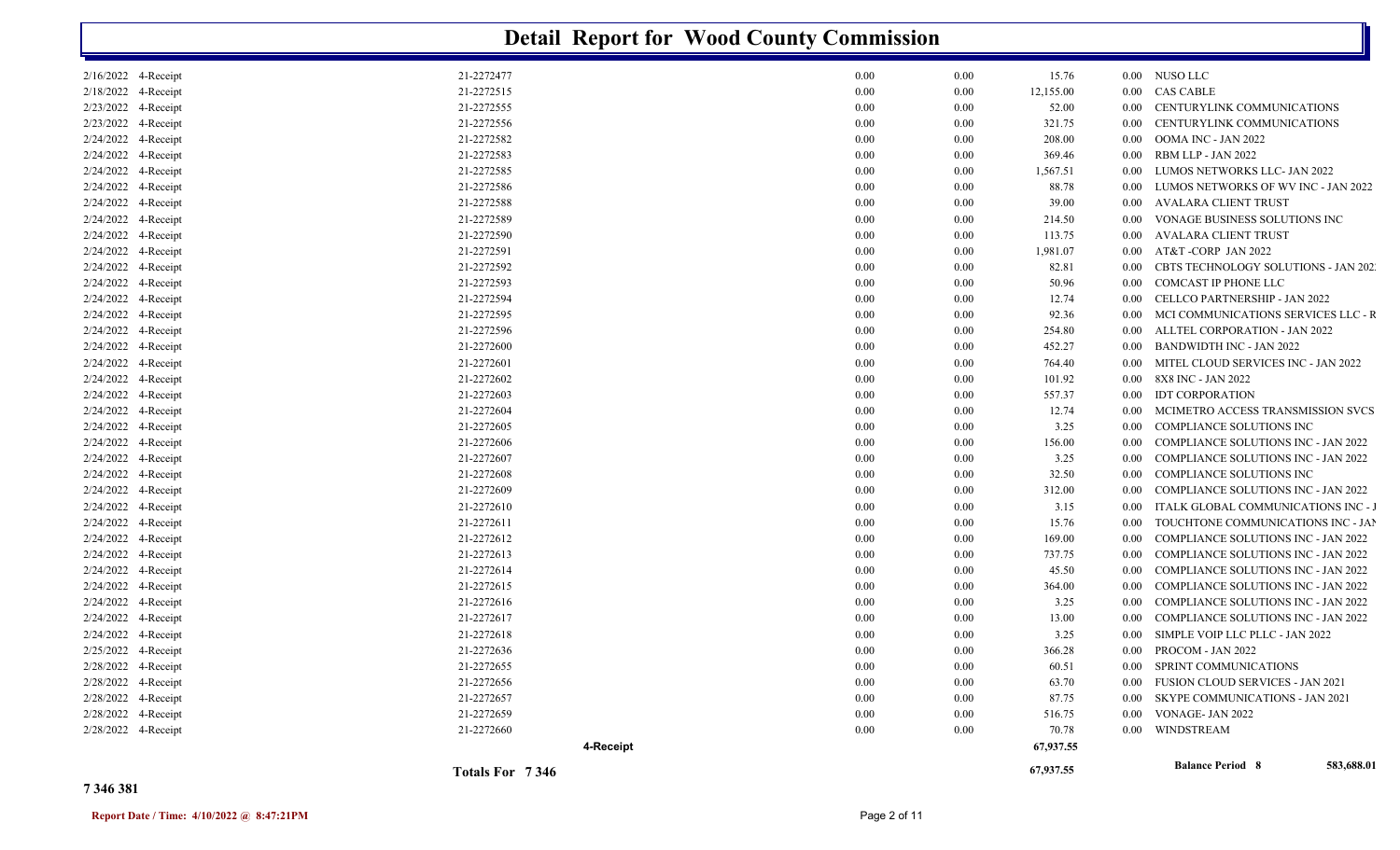| Fund<br>7                      |                                   | Account<br>346                                    |                                    | Sub1<br>381                                             | Sub2                                                                   | Sub3             |                                     |                                    |                                       |              |
|--------------------------------|-----------------------------------|---------------------------------------------------|------------------------------------|---------------------------------------------------------|------------------------------------------------------------------------|------------------|-------------------------------------|------------------------------------|---------------------------------------|--------------|
| E-911 FUND                     | <b>YTD Budget</b><br>75,000.00    | EMERGENCY 911 FEE<br><b>YTD Revisions</b><br>0.00 | <b>YTD Revised</b><br>75,000.00    | CHARGES TO OTHER ENTIITIES<br><b>YTD Debits</b><br>0.00 | <b>YTD Credits YTD Encumbered</b><br>50,000.00<br>Detail Records —     | 0.00             | <b>YTD</b> Used<br>(50,000.00)      | <b>YTD Available</b><br>25,000.00  | <b>Fiscal Year Beginning Bal</b>      | 0.00         |
| Date                           | <b>Transaction</b>                | <b>Vendor</b>                                     |                                    | <b>Invoice No</b>                                       | <b>Check No Purchase Order</b>                                         | <b>Revisions</b> | <b>Debits</b>                       | <b>Credits</b>                     | <b>PO Amt Description</b>             |              |
|                                | 2/24/2022 4-Receipt               |                                                   |                                    | 21-2272587                                              | 4-Receipt                                                              | 0.00             | 0.00                                | 6,250.00<br>6,250.00               | $0.00$ 911                            |              |
| 7 346 91                       |                                   |                                                   |                                    | <b>Totals For 7346381</b>                               |                                                                        |                  |                                     | 6,250.00                           | <b>Balance Period 8</b>               | 50,000.00    |
| <b>Fund</b><br>$\overline{7}$  |                                   | Account<br>346                                    |                                    | Sub1<br>91                                              | Sub2                                                                   | Sub3             |                                     |                                    |                                       |              |
| $E-911$ FUND                   | <b>YTD Budget</b><br>1,548,000.00 | EMERGENCY 911 FEE<br><b>YTD Revisions</b><br>0.00 | <b>YTD Revised</b><br>1,548,000.00 | WIRELESS FEE<br><b>YTD Debits</b><br>0.00               | <b>YTD Credits YTD Encumbered</b><br>1, 233, 215.30                    | 0.00             | <b>YTD Used</b><br>(1, 233, 215.30) | <b>YTD</b> Available<br>314,784.70 | <b>Fiscal Year Beginning Bal</b>      | 0.00         |
| Date                           | Transaction                       | Vendor                                            |                                    | <b>Invoice No</b>                                       | Detail Records -<br><b>Check No Purchase Order</b>                     | <b>Revisions</b> | <b>Debits</b>                       | <b>Credits</b>                     | <b>PO Amt Description</b>             |              |
|                                | 2/18/2022 4-Receipt               |                                                   |                                    | 21-2272516                                              | 4-Receipt                                                              | 0.00             | 0.00                                | 421,619.81<br>421,619.81           | 0.00 STATE OF WV                      |              |
| 7365                           |                                   |                                                   |                                    | <b>Totals For 734691</b>                                |                                                                        |                  |                                     | 421,619.81                         | <b>Balance Period 8</b>               | 1,233,215.30 |
| Fund<br>$\overline{7}$         |                                   | Account<br>365<br><b>INTEREST EARNED</b>          |                                    | Sub1                                                    | Sub <sub>2</sub>                                                       | Sub3             |                                     |                                    |                                       |              |
| E-911 FUND                     | <b>YTD Budget</b><br>1,300.00     | <b>YTD Revisions</b><br>0.00                      | <b>YTD Revised</b><br>1,300.00     | <b>YTD Debits</b><br>0.00                               | <b>YTD Credits YTD Encumbered</b><br>405.71                            | 0.00             | <b>YTD</b> Used<br>(405.71)         | <b>YTD</b> Available<br>894.29     | <b>Fiscal Year Beginning Bal</b>      | 0.00         |
| <b>Date</b>                    | <b>Transaction</b>                | <b>Vendor</b>                                     |                                    | <b>Invoice No</b>                                       | <b>Detail Records</b><br><b>Check No Purchase Order</b>                | <b>Revisions</b> | <b>Debits</b>                       | <b>Credits</b>                     | <b>PO Amt Description</b>             |              |
|                                | 2/28/2022 4-Receipt               |                                                   |                                    | 21-2272946                                              | 4-Receipt                                                              | 0.00             | 0.00                                | 45.79<br>45.79                     | WESBANCO - FEB 2022<br>$0.00^{\circ}$ |              |
| 7 401 40 9999                  |                                   |                                                   |                                    | Totals For 7365                                         |                                                                        |                  |                                     | 45.79                              | <b>Balance Period 8</b>               | 405.71       |
| <u>Fund</u><br>$7\overline{ }$ |                                   | Account<br>401                                    |                                    | Sub1<br>40                                              | Sub2<br>9999                                                           | Sub3             |                                     |                                    |                                       |              |
| $E-911$ FUND                   | <b>YTD Budget</b><br>0.00         | COUNTY COMMISSION<br><b>YTD Revisions</b><br>0.00 | <b>YTD Revised</b><br>0.00         | CONTRACTURAL SERVICES<br><b>YTD Debits</b><br>43,842.76 | CREDIT CARD CLEARING<br><b>YTD Credits YTD Encumbered</b><br>43,842.76 | 0.00             | <b>YTD Used</b><br>0.00             | <b>YTD</b> Available<br>0.00       | <b>Fiscal Year Beginning Bal</b>      | 0.00         |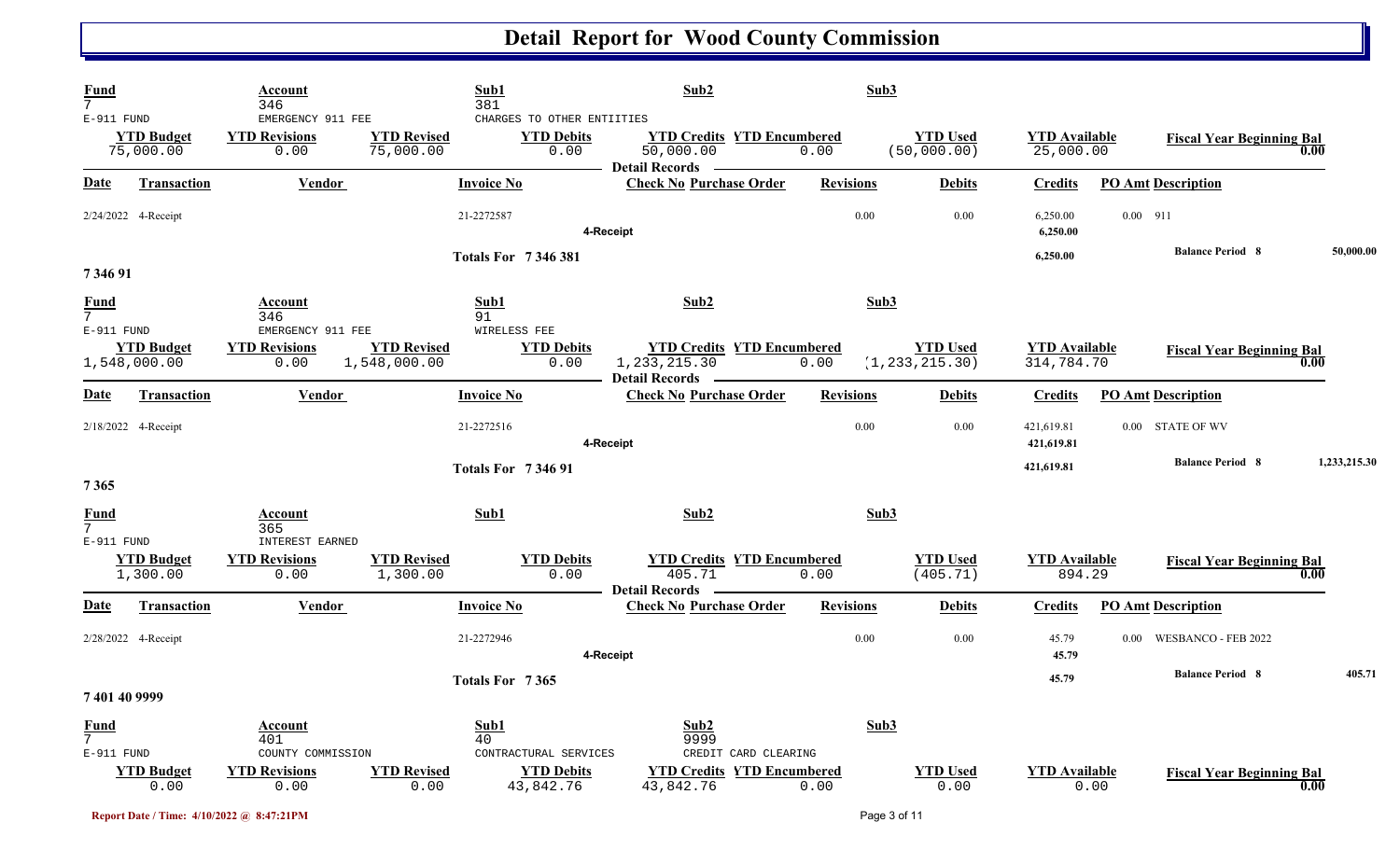|                                          |                                 |                                                                  |                                              | <b>Detail Records</b>                                   |                  |                                 |                                   |            |                                                           |           |
|------------------------------------------|---------------------------------|------------------------------------------------------------------|----------------------------------------------|---------------------------------------------------------|------------------|---------------------------------|-----------------------------------|------------|-----------------------------------------------------------|-----------|
| <u>Date</u>                              | <b>Transaction</b>              | <b>Vendor</b>                                                    | <b>Invoice No</b>                            | <b>Check No Purchase Order</b>                          | <b>Revisions</b> | <b>Debits</b>                   | <b>Credits</b>                    |            | <b>PO Amt Description</b>                                 |           |
| 2/10/2022 2-Invoice                      |                                 | FIFTH THIRD BANK                                                 | 202202087                                    | 8300<br>2-Invoice                                       | 0.00             | 6,448.69<br>6,448.69            | 0.00                              |            | 0.00 PURCHASE CARD                                        |           |
|                                          | 2/10/2022 5-Journal Entry       | <b>DOTSTER</b>                                                   | 20220208072001                               | 85405                                                   | 0.00             | 0.00                            | 19.06                             |            | (19.06) Renewal of Domain Privacy and Protection, 2 yea   |           |
|                                          | 2/10/2022 5-Journal Entry       | <b>FRONTIER</b>                                                  | 20220208051001                               |                                                         | 0.00             | 0.00                            | 4,236.70                          | 0.00       | WOOD CO FINANCE-4019-FRONTIER COMI                        |           |
|                                          | 2/10/2022 5-Journal Entry       | <b>FRONTIER</b>                                                  | 20220208052001                               |                                                         | 0.00             | 0.00                            | 532.87                            | 0.00       | WOOD CO FINANCE-4019-FRONTIER COMI                        |           |
|                                          | 2/10/2022 5-Journal Entry       | OFFICE DEPOT                                                     | 20220208074001                               | 85361                                                   | 0.00             | 0.00                            | 28.53                             | (28.53)    | $(6)$ ea Coffee creamer and $(6)$ ea sugar CAMILLE        |           |
|                                          | 2/10/2022 5-Journal Entry       | PARKERSBURG UTILITY BOA 20220208016001                           |                                              |                                                         | 0.00             | 0.00                            | 88.23                             | 0.00       | BARBARA JOHNSTON-3722-PARKERSBUR                          |           |
|                                          |                                 |                                                                  |                                              |                                                         |                  |                                 |                                   |            |                                                           |           |
|                                          | $2/10/2022$ 5-Journal Entry     | PARKERSBURG UTILITY BOA 20220208021001                           |                                              |                                                         | 0.00             | 0.00                            | 82.15                             | 0.00       | BARBARA JOHNSTON-3722-PARKERSBUR                          |           |
|                                          | 2/10/2022 5-Journal Entry       | STATIONERS INC                                                   | 20220208085001                               | 85293                                                   | 0.00             | 0.00                            | 930.08                            |            | (930.08) 7 hp Cart, 2 hp Toner Cart, Man Fldr w/Fasteners |           |
|                                          | 2/10/2022 5-Journal Entry       | <b>TESSCO TECHNOLOGIES</b>                                       | 20220208039001                               | 85121                                                   | 0.00             | 0.00                            | 380.06                            |            | (380.06) POLY PHASER, JUMPERS, DIN ADAPTERS F             |           |
|                                          | 2/10/2022 5-Journal Entry       | WASTE MANAGEMENT OF W 20220208066001                             |                                              | 5-Journal Entry                                         | 0.00             | 0.00                            | 151.01<br>6,448.69                |            | 0.00 WOOD CO FINANCE-4019-WASTE MGMT W                    |           |
|                                          |                                 |                                                                  | <b>Totals For 7401409999</b>                 |                                                         |                  | 6,448.69                        | 6,448.69                          | (1,357.73) | <b>Balance Period 8</b>                                   | 0.00      |
| 7712 10 103                              |                                 |                                                                  |                                              |                                                         |                  |                                 |                                   |            |                                                           |           |
| <b>Fund</b><br>$7^{\circ}$<br>E-911 FUND |                                 | Account<br>712<br>COMM CTR/E 9-1-1                               | Sub1<br>10 <sup>°</sup><br>PERSONAL SERVICES | Sub2<br>103<br>SALARIES-DEPUTIES                        | Sub3             |                                 |                                   |            |                                                           |           |
|                                          | <b>YTD Budget</b>               | <b>YTD Revised</b><br><b>YTD Revisions</b>                       | <b>YTD Debits</b>                            | <b>YTD Credits YTD Encumbered</b>                       |                  | <b>YTD Used</b>                 | <b>YTD Available</b>              |            | <b>Fiscal Year Beginning Bal</b>                          |           |
|                                          | 152,586.00                      | 0.00<br>152,586.00                                               | 84,874.14                                    | 0.00<br><b>Detail Records</b>                           | 0.00             | (84, 874.14)                    | 67,711.86                         |            | 0.00                                                      |           |
| <u>Date</u>                              | <b>Transaction</b>              | Vendor                                                           | <b>Invoice No</b>                            | <b>Check No Purchase Order</b>                          | <b>Revisions</b> | <b>Debits</b>                   | <b>Credits</b>                    |            | <b>PO Amt Description</b>                                 |           |
| 2/3/2022                                 | 2-Invoice                       | <b>GENERAL COUNTY FUNDS</b>                                      | 02032022A                                    | 8294<br>2-Invoice                                       | 0.00             | 8,410.62<br>8,410.62            | 0.00                              |            | $0.00$ SALARY                                             |           |
|                                          |                                 |                                                                  | <b>Totals For 771210103</b>                  |                                                         |                  | 8,410.62                        |                                   |            | <b>Balance Period 8</b>                                   | 84,874.14 |
| 7712 10 104                              |                                 |                                                                  |                                              |                                                         |                  |                                 |                                   |            |                                                           |           |
| <u>Fund</u>                              |                                 | <b>Account</b>                                                   | Sub1                                         | Sub2                                                    | Sub3             |                                 |                                   |            |                                                           |           |
| $E-911$ FUND                             |                                 | 712<br>COMM CTR/E 9-1-1                                          | 10 <sup>°</sup><br>PERSONAL SERVICES         | 104<br>SOCIAL SECURITY                                  |                  |                                 |                                   |            |                                                           |           |
|                                          | <b>YTD Budget</b><br>102,136.00 | <b>YTD Revisions</b><br><b>YTD Revised</b><br>102,136.00<br>0.00 | <b>YTD Debits</b><br>54,108.44               | <b>YTD Credits YTD Encumbered</b><br>0.00               | 0.00             | <b>YTD Used</b><br>(54, 108.44) | <b>YTD Available</b><br>48,027.56 |            | <b>Fiscal Year Beginning Bal</b><br>0.00                  |           |
| Date                                     | <b>Transaction</b>              | Vendor                                                           | <b>Invoice No</b>                            | <b>Detail Records</b><br><b>Check No Purchase Order</b> | <b>Revisions</b> | <b>Debits</b>                   | <b>Credits</b>                    |            | <b>PO Amt Description</b>                                 |           |
| 2/3/2022                                 | 2-Invoice                       | <b>GENERAL COUNTY FUNDS</b>                                      | 02032022A                                    | 8294<br>2-Invoice                                       | 0.00             | 7,621.00<br>7,621.00            | 0.00                              |            | 0.00 SOCIAL SECURITY                                      |           |
| ---------                                |                                 |                                                                  | <b>Totals For 771210104</b>                  |                                                         |                  | 7,621.00                        |                                   |            | <b>Balance Period 8</b>                                   | 54,108.44 |

**7 712 10 105**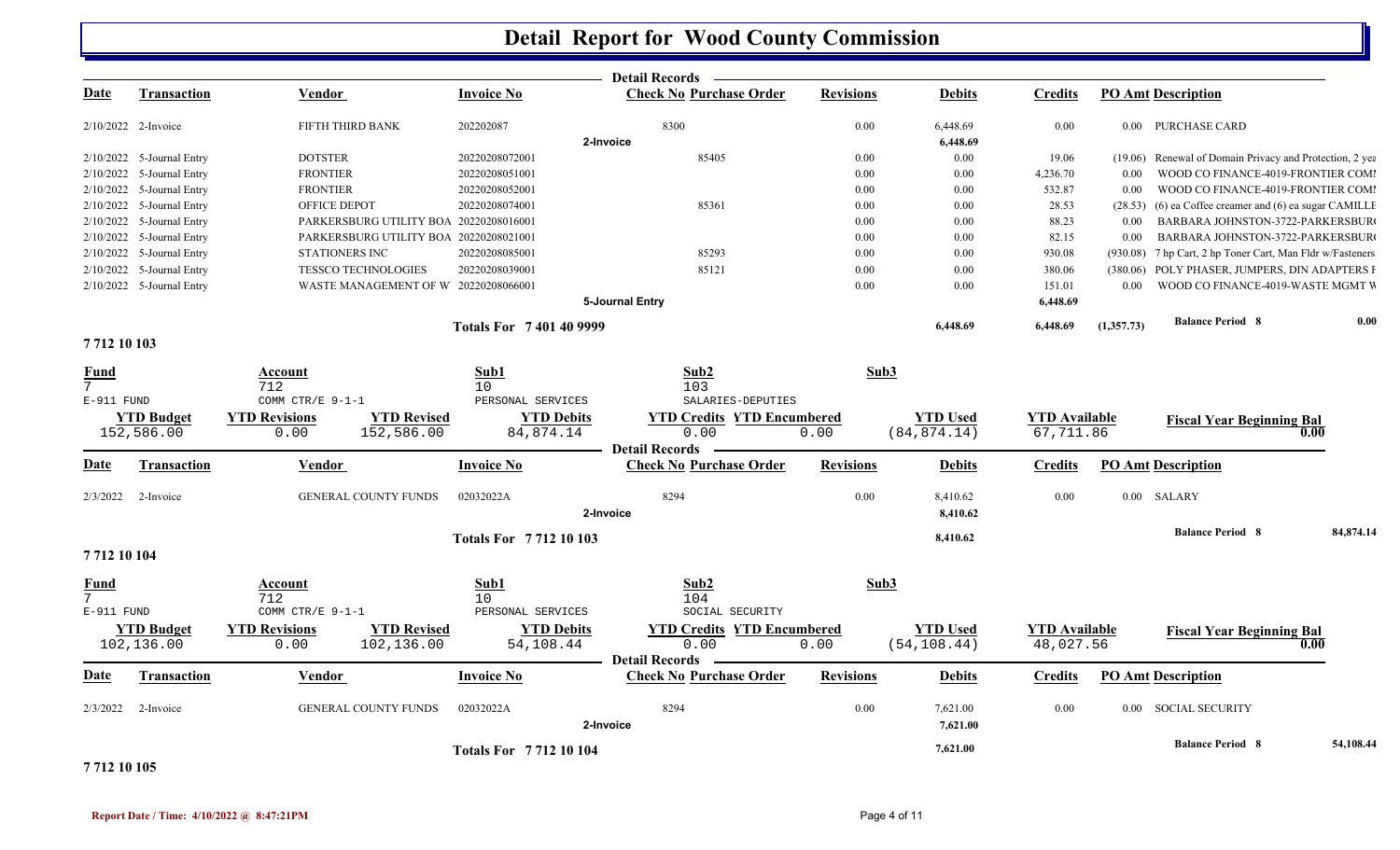| <b>Fund</b><br>$\overline{7}$    |                                 | Account<br>712                                   |                                  | Sub1<br>10                                           | Sub2<br>105                                                                             | Sub3             |                                  |                                    |                                  |            |
|----------------------------------|---------------------------------|--------------------------------------------------|----------------------------------|------------------------------------------------------|-----------------------------------------------------------------------------------------|------------------|----------------------------------|------------------------------------|----------------------------------|------------|
| E-911 FUND                       | <b>YTD Budget</b><br>445,336.00 | COMM CTR/E 9-1-1<br><b>YTD Revisions</b><br>0.00 | <b>YTD Revised</b><br>445,336.00 | PERSONAL SERVICES<br><b>YTD Debits</b><br>215,663.91 | INSURANCE PREMIUM<br><b>YTD Credits YTD Encumbered</b><br>0.00<br><b>Detail Records</b> | 0.00             | <b>YTD Used</b><br>(215, 663.91) | <b>YTD Available</b><br>229,672.09 | <b>Fiscal Year Beginning Bal</b> | 0.00       |
| Date                             | <b>Transaction</b>              | <b>Vendor</b>                                    |                                  | <b>Invoice No</b>                                    | <b>Check No Purchase Order</b>                                                          | <b>Revisions</b> | <b>Debits</b>                    | <b>Credits</b>                     | <b>PO Amt Description</b>        |            |
| 2/3/2022                         | 2-Invoice                       |                                                  | <b>GENERAL COUNTY FUNDS</b>      | 02032022A                                            | 8294<br>2-Invoice                                                                       | 0.00             | 35,260.10<br>35,260.10           | 0.00                               | 0.00 HEALTH INSURANCE            |            |
| 7712 10 106                      |                                 |                                                  |                                  | <b>Totals For 771210105</b>                          |                                                                                         |                  | 35,260.10                        |                                    | <b>Balance Period 8</b>          | 215,663.91 |
| <b>Fund</b><br>$7\overline{ }$   |                                 | Account<br>712                                   |                                  | Sub1<br>10                                           | Sub2<br>106                                                                             | Sub3             |                                  |                                    |                                  |            |
| E-911 FUND                       | <b>YTD Budget</b><br>126,800.00 | COMM CTR/E 9-1-1<br><b>YTD Revisions</b><br>0.00 | <b>YTD Revised</b><br>126,800.00 | PERSONAL SERVICES<br><b>YTD Debits</b><br>72,432.55  | RETIREMENT<br><b>YTD Credits YTD Encumbered</b><br>0.00                                 | 0.00             | <b>YTD Used</b><br>(72, 432.55)  | <b>YTD Available</b><br>54, 367.45 | <b>Fiscal Year Beginning Bal</b> | 0.00       |
| Date                             | <b>Transaction</b>              | Vendor                                           |                                  | <b>Invoice No</b>                                    | <b>Detail Records</b><br><b>Check No Purchase Order</b>                                 | <b>Revisions</b> | <b>Debits</b>                    | <b>Credits</b>                     | <b>PO Amt Description</b>        |            |
| 2/3/2022                         | 2-Invoice                       |                                                  | <b>GENERAL COUNTY FUNDS</b>      | 02032022A                                            | 8294<br>2-Invoice                                                                       | 0.00             | 10,351.65<br>10,351.65           | 0.00                               | 0.00 RETIREMENT                  |            |
| 7712 10 108                      |                                 |                                                  |                                  | <b>Totals For 771210106</b>                          |                                                                                         |                  | 10,351.65                        |                                    | <b>Balance Period 8</b>          | 72,432.55  |
| <b>Fund</b><br>E-911 FUND        |                                 | Account<br>712<br>COMM CTR/E $9-1-1$             |                                  | Sub1<br>10 <sup>°</sup><br>PERSONAL SERVICES         | Sub2<br>108<br>OVERTIME                                                                 | Sub3             |                                  |                                    |                                  |            |
|                                  | <b>YTD Budget</b><br>90,000.00  | <b>YTD Revisions</b><br>0.00                     | <b>YTD Revised</b><br>90,000.00  | <b>YTD Debits</b><br>54,867.91                       | <b>YTD Credits YTD Encumbered</b><br>0.00<br><b>Detail Records</b>                      | 0.00             | <b>YTD</b> Used<br>(54, 867.91)  | <b>YTD Available</b><br>35,132.09  | <b>Fiscal Year Beginning Bal</b> | 0.00       |
| Date                             | <b>Transaction</b>              | <b>Vendor</b>                                    |                                  | <b>Invoice No</b>                                    | <b>Check No Purchase Order</b>                                                          | <b>Revisions</b> | <b>Debits</b>                    | <b>Credits</b>                     | <b>PO Amt Description</b>        |            |
| 2/3/2022                         | 2-Invoice                       |                                                  | <b>GENERAL COUNTY FUNDS</b>      | 02032022A                                            | 8294<br>2-Invoice                                                                       | 0.00             | 11,673.35<br>11,673.35           | 0.00                               | 0.00 OVERTIME                    |            |
| 7712 10 109                      |                                 |                                                  |                                  | <b>Totals For 771210108</b>                          |                                                                                         |                  | 11,673.35                        |                                    | <b>Balance Period 8</b>          | 54,867.91  |
| $\frac{Fund}{7}$<br>$E-911$ FUND |                                 | <b>Account</b><br>712<br>COMM CTR/E 9-1-1        |                                  | Sub1<br>10<br>PERSONAL SERVICES                      | Sub2<br>109<br>EXTRA HELP                                                               | Sub3             |                                  |                                    |                                  |            |
|                                  | <b>YTD Budget</b><br>67,116.00  | <b>YTD Revisions</b><br>0.00                     | <b>YTD Revised</b><br>67,116.00  | <b>YTD Debits</b><br>29,950.46                       | <b>YTD Credits YTD Encumbered</b><br>0.00                                               | 0.00             | <b>YTD Used</b><br>(29, 950.46)  | <b>YTD Available</b><br>37, 165.54 | <b>Fiscal Year Beginning Bal</b> | 0.00       |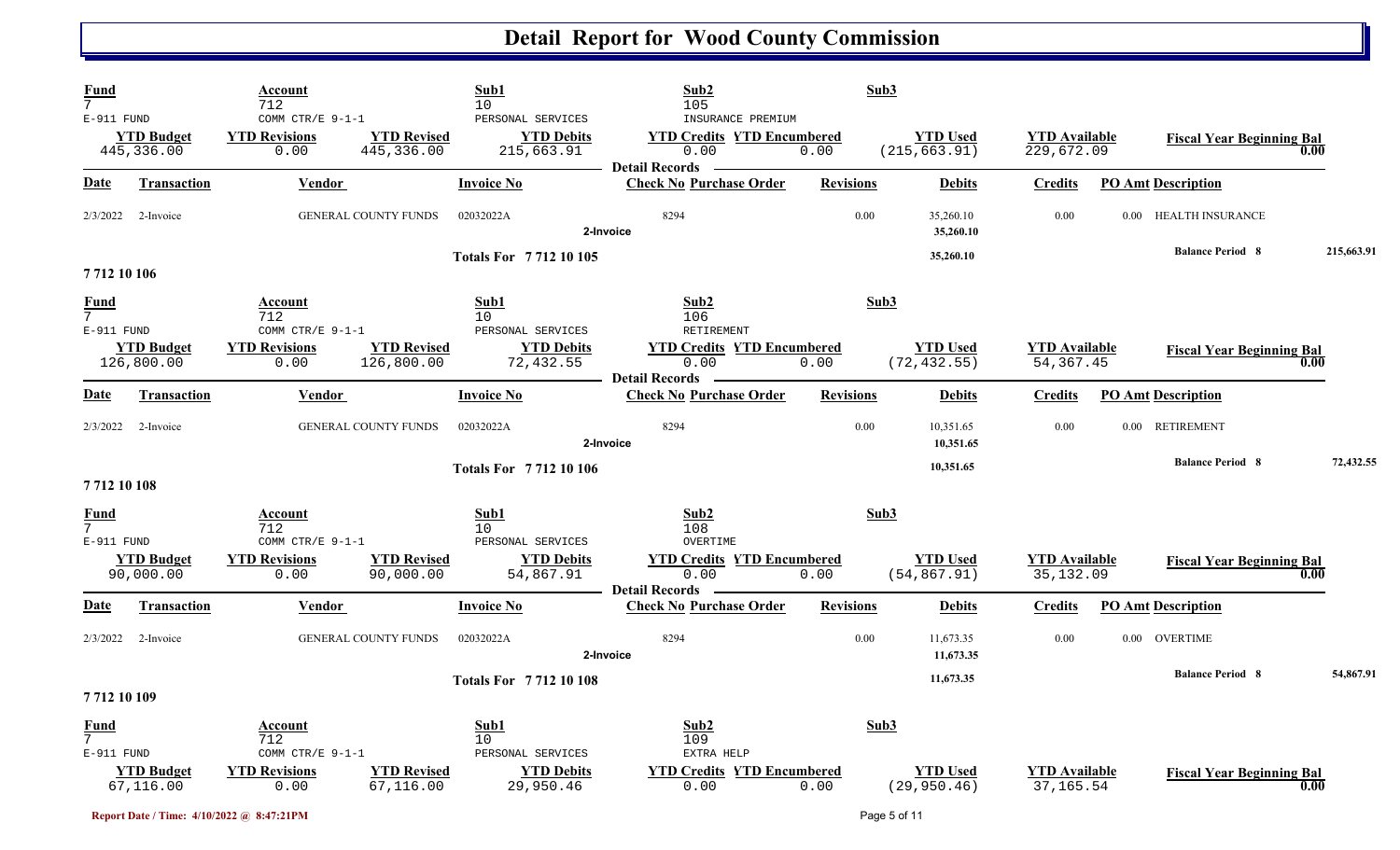|                                |                                            |                                                                  |                                     | Detail Records -                                                   |                  |                                  |                                    |                                                   |                   |
|--------------------------------|--------------------------------------------|------------------------------------------------------------------|-------------------------------------|--------------------------------------------------------------------|------------------|----------------------------------|------------------------------------|---------------------------------------------------|-------------------|
| <u>Date</u>                    | <b>Transaction</b>                         | <b>Vendor</b>                                                    | <b>Invoice No</b>                   | <b>Check No Purchase Order</b>                                     | <b>Revisions</b> | <b>Debits</b>                    | <b>Credits</b>                     | <b>PO Amt Description</b>                         |                   |
| 2/3/2022                       | 2-Invoice                                  | GENERAL COUNTY FUNDS                                             | 02032022A                           | 8294<br>2-Invoice                                                  | 0.00             | 2,569.14<br>2,569.14             | 0.00                               | 0.00 EXTRA HELP                                   |                   |
|                                |                                            |                                                                  | <b>Totals For 771210109</b>         |                                                                    |                  | 2,569.14                         |                                    | <b>Balance Period 8</b>                           | 29,950.46         |
| 771210184                      |                                            |                                                                  |                                     |                                                                    |                  |                                  |                                    |                                                   |                   |
| <b>Fund</b><br>$\overline{7}$  |                                            | Account<br>712                                                   | Sub1<br>10                          | Sub2<br>184                                                        | Sub3             |                                  |                                    |                                                   |                   |
| E-911 FUND                     |                                            | COMM CTR/E 9-1-1                                                 | PERSONAL SERVICES                   | DISPATCHERS                                                        |                  |                                  |                                    |                                                   |                   |
|                                | <b>YTD Budget</b><br>965, 411.00           | <b>YTD Revisions</b><br><b>YTD Revised</b><br>965,411.00<br>0.00 | <b>YTD Debits</b><br>528,485.66     | <b>YTD Credits YTD Encumbered</b><br>0.00<br><b>Detail Records</b> | 0.00             | <b>YTD Used</b><br>(528, 485.66) | <b>YTD Available</b><br>436,925.34 | <b>Fiscal Year Beginning Bal</b>                  | 0.00              |
| <b>Date</b>                    | Transaction                                | Vendor                                                           | <b>Invoice No</b>                   | <b>Check No Purchase Order</b>                                     | <b>Revisions</b> | <b>Debits</b>                    | <b>Credits</b>                     | <b>PO Amt Description</b>                         |                   |
| 2/3/2022                       | 2-Invoice                                  | <b>GENERAL COUNTY FUNDS</b>                                      | 02032022A                           | 8294<br>2-Invoice                                                  | 0.00             | 72,181.85<br>72,181.85           | 0.00                               | 0.00 DISPATCHERS                                  |                   |
|                                |                                            |                                                                  | <b>Totals For 771210184</b>         |                                                                    |                  | 72,181.85                        |                                    | <b>Balance Period 8</b>                           | 528,485.66        |
| 7712 10 185                    |                                            |                                                                  |                                     |                                                                    |                  |                                  |                                    |                                                   |                   |
| $\frac{Fund}{7}$               |                                            | Account                                                          | Sub1                                | Sub2                                                               | Sub3             |                                  |                                    |                                                   |                   |
| E-911 FUND                     |                                            | 712<br>COMM CTR/E 9-1-1                                          | 10<br>PERSONAL SERVICES             | 185<br>HOLIDAY PAY                                                 |                  |                                  |                                    |                                                   |                   |
|                                | <b>YTD Budget</b><br>60,000.00             | <b>YTD Revisions</b><br><b>YTD Revised</b><br>60,000.00<br>0.00  | <b>YTD Debits</b><br>42,656.36      | <b>YTD Credits YTD Encumbered</b><br>0.00<br><b>Detail Records</b> | 0.00             | <b>YTD Used</b><br>(42, 656.36)  | <b>YTD</b> Available<br>17,343.64  | <b>Fiscal Year Beginning Bal</b>                  | 0.00              |
| <u>Date</u>                    | <b>Transaction</b>                         | Vendor                                                           | <b>Invoice No</b>                   | <b>Check No Purchase Order</b>                                     | <b>Revisions</b> | <b>Debits</b>                    | <b>Credits</b>                     | <b>PO Amt Description</b>                         |                   |
| 2/3/2022                       | 2-Invoice                                  | <b>GENERAL COUNTY FUNDS</b>                                      | 02032022A                           | 8294<br>2-Invoice                                                  | 0.00             | 9,971.66<br>9,971.66             | 0.00                               | 0.00 HOLIDAY PAY                                  |                   |
|                                |                                            |                                                                  | <b>Totals For 771210185</b>         |                                                                    |                  | 9,971.66                         |                                    | <b>Balance Period 8</b>                           | 42,656.36         |
| 771240211                      |                                            |                                                                  |                                     |                                                                    |                  |                                  |                                    |                                                   |                   |
| $\frac{Fund}{7}$<br>E-911 FUND |                                            | Account<br>712<br>COMM CTR/E 9-1-1                               | Sub1<br>40<br>CONTRACTURAL SERVICES | Sub2<br>211<br>TELEPHONES                                          | Sub3             |                                  |                                    |                                                   |                   |
|                                | <b>YTD Budget</b><br>75,000.00             | <b>YTD Revisions</b><br><b>YTD Revised</b><br>0.00<br>75,000.00  | <b>YTD Debits</b><br>27,600.25      | <b>YTD Credits YTD Encumbered</b><br>0.00<br><b>Detail Records</b> | 0.00             | <b>YTD Used</b><br>(27, 600.25)  | <b>YTD</b> Available<br>47,399.75  | <b>Fiscal Year Beginning Bal</b>                  | $\overline{0.00}$ |
| <b>Date</b>                    | Transaction                                | Vendor                                                           | <b>Invoice No</b>                   | <b>Check No Purchase Order</b>                                     | <b>Revisions</b> | <b>Debits</b>                    | <b>Credits</b>                     | <b>PO Amt Description</b>                         |                   |
|                                | 2/15/2022 2-Invoice<br>2/25/2022 2-Invoice | <b>VERIZON WIRELESS</b><br>AT&T MOBILITY                         | 02202022<br>02282022                | 8307<br>8313<br>2-Invoice                                          | 0.00<br>0.00     | 142.01<br>348.86<br>490.87       | 0.00<br>$0.00\,$                   | 0.00 ACCT NO 221938858-00001<br>0.00 287283648718 |                   |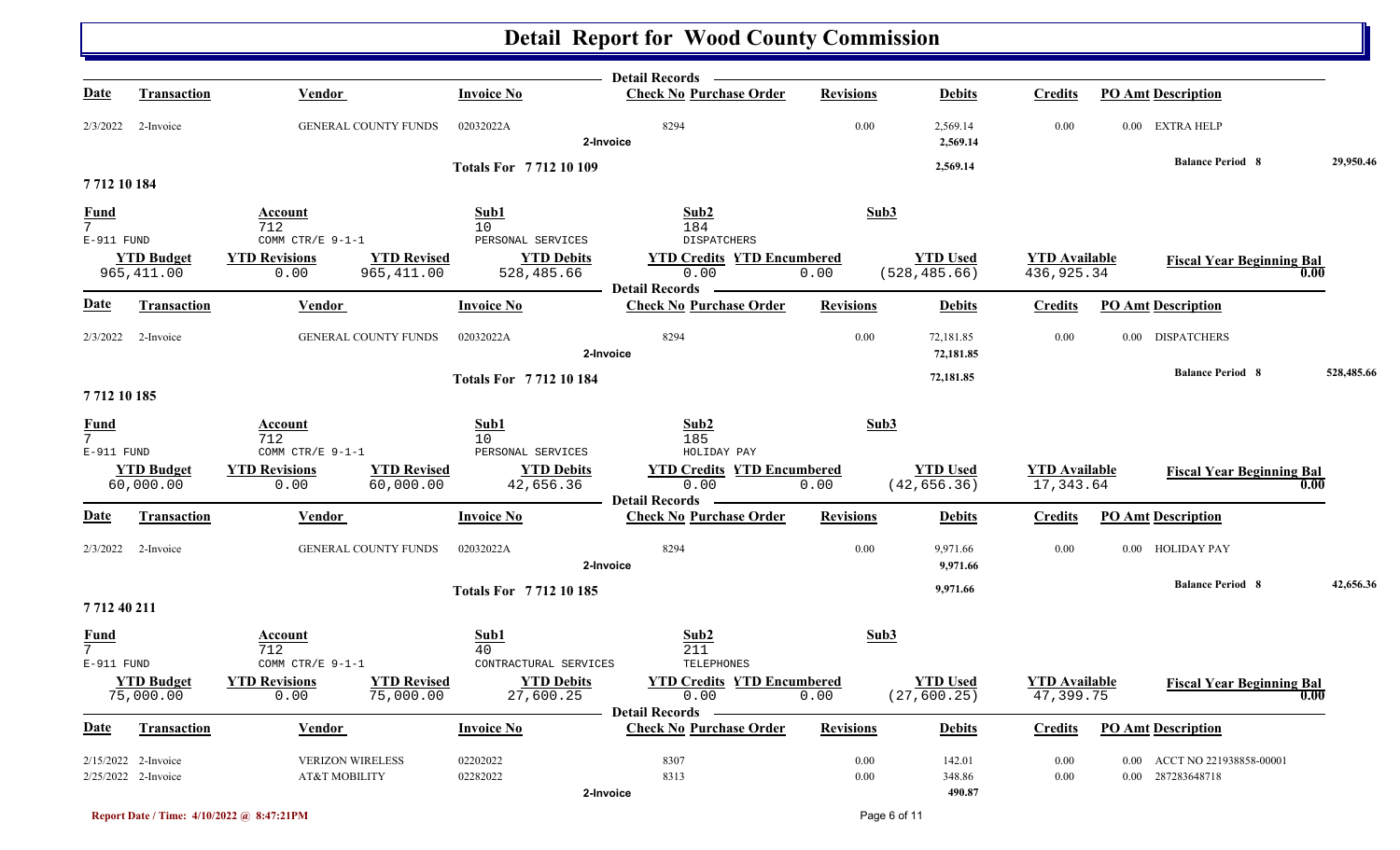|                                             |                                                          |                                                                                 |                                                                                                        | <b>Detail Report for Wood County Commission</b>                       |                      |                                                      |                                  |                      |                                                                          |           |
|---------------------------------------------|----------------------------------------------------------|---------------------------------------------------------------------------------|--------------------------------------------------------------------------------------------------------|-----------------------------------------------------------------------|----------------------|------------------------------------------------------|----------------------------------|----------------------|--------------------------------------------------------------------------|-----------|
|                                             | 2/10/2022 5-Journal Entry<br>2/10/2022 5-Journal Entry   | <b>FRONTIER</b><br><b>FRONTIER</b>                                              | 20220208051001<br>20220208052001                                                                       | 5-Journal Entry                                                       | 0.00<br>0.00         | 4,236.70<br>532.87<br>4,769.57                       | 0.00<br>0.00                     | 0.00<br>0.00         | WOOD CO FINANCE-4019-FRONTIER COMI<br>WOOD CO FINANCE-4019-FRONTIER COMI |           |
|                                             | 7712 40 213 1314                                         |                                                                                 | Totals For 7712 40 211                                                                                 |                                                                       |                      | 5,260.44                                             |                                  |                      | <b>Balance Period 8</b>                                                  | 27,600.25 |
| <u>Fund</u><br>$\overline{7}$<br>E-911 FUND | <b>YTD Budget</b><br>2,200.00                            | Account<br>712<br>COMM CTR/E 9-1-1<br><b>YTD Revisions</b><br>0.00              | Sub1<br>40<br>CONTRACTURAL SERVICES<br><b>YTD Revised</b><br><b>YTD Debits</b><br>2,200.00<br>2,783.01 | Sub2<br>213<br>UTILITIES<br><b>YTD Credits YTD Encumbered</b><br>0.00 | Sub3<br>1314<br>0.00 | GAS E-911 BLDG<br><b>YTD Used</b><br>(2, 783.01)     | <b>YTD Available</b><br>(583.01) |                      | <b>Fiscal Year Beginning Bal</b>                                         | 0.00      |
| <b>Date</b>                                 | Transaction                                              | Vendor                                                                          | <b>Invoice No</b>                                                                                      | <b>Detail Records</b><br><b>Check No Purchase Order</b>               | <b>Revisions</b>     | <b>Debits</b>                                        | <b>Credits</b>                   |                      | <b>PO Amt Description</b>                                                |           |
| 2/25/2022                                   | 2/25/2022 2-Invoice<br>2-Invoice<br>2/25/2022 2-Invoice  | <b>DOMINION HOPE</b><br><b>DOMINION HOPE</b><br><b>DOMINION HOPE</b>            | 03072022<br>03072022<br>03072022                                                                       | 8314<br>8314<br>8314<br>2-Invoice                                     | 0.00<br>0.00<br>0.00 | 189.30<br>151.44<br>538.42<br>879.16                 | 0.00<br>0.00<br>0.00             | $0.00\,$<br>$0.00\,$ | 2 1800 0665 3628<br>2 5000 0098 4274<br>0.00 2 1800 1624 0131            |           |
|                                             | 7712 40 213 1325                                         |                                                                                 | Totals For 7712 40 213 1314                                                                            |                                                                       |                      | 879.16                                               |                                  |                      | <b>Balance Period 8</b>                                                  | 2,783.01  |
| $\frac{Fund}{7}$<br>E-911 FUND              | <b>YTD Budget</b><br>17,000.00                           | Account<br>712<br>COMM CTR/E 9-1-1<br><b>YTD Revisions</b><br>17,000.00<br>0.00 | Sub1<br>40<br>CONTRACTURAL SERVICES<br><b>YTD Revised</b><br><b>YTD Debits</b><br>15,674.33            | Sub2<br>213<br>UTILITIES<br><b>YTD Credits YTD Encumbered</b><br>0.00 | Sub3<br>1325<br>0.00 | ELECT. E-911 BLDG<br><b>YTD Used</b><br>(15, 674.33) | <b>YTD Available</b><br>1,325.67 |                      | <b>Fiscal Year Beginning Bal</b><br>0.00                                 |           |
| <b>Date</b>                                 | Transaction                                              | <b>Vendor</b>                                                                   | <b>Invoice No</b>                                                                                      | <b>Detail Records</b><br><b>Check No Purchase Order</b>               | <b>Revisions</b>     | <b>Debits</b>                                        | <b>Credits</b>                   |                      | <b>PO Amt Description</b>                                                |           |
| 2/3/2022                                    | 2-Invoice                                                | <b>GENERAL COUNTY FUNDS</b>                                                     | 02032022A                                                                                              | 8294<br>2-Invoice                                                     | 0.00                 | 2,077.16<br>2,077.16                                 | 0.00                             | $0.00\,$             | UTILITIES MON POWER                                                      |           |
|                                             | 7712 40 213 1335                                         |                                                                                 | Totals For 7712 40 213 1325                                                                            |                                                                       |                      | 2,077.16                                             |                                  |                      | <b>Balance Period 8</b>                                                  | 15,674.33 |
| <b>Fund</b><br>7<br>E-911 FUND              | <b>YTD Budget</b><br>1,200.00                            | Account<br>712<br>COMM CTR/E 9-1-1<br><b>YTD Revisions</b><br>0.00              | Sub1<br>40<br>CONTRACTURAL SERVICES<br><b>YTD Revised</b><br><b>YTD Debits</b><br>1,200.00<br>945.51   | Sub2<br>213<br>UTILITIES<br><b>YTD Credits YTD Encumbered</b><br>0.00 | Sub3<br>1335<br>0.00 | E-911 BLDG<br><b>YTD</b> Used<br>(945.51)            | <b>YTD</b> Available<br>254.49   |                      | <b>Fiscal Year Beginning Bal</b>                                         | 0.00      |
| <b>Date</b>                                 | Transaction                                              | <b>Vendor</b>                                                                   | <b>Invoice No</b>                                                                                      | <b>Detail Records</b><br><b>Check No Purchase Order</b>               | <b>Revisions</b>     | <b>Debits</b>                                        | <b>Credits</b>                   |                      | <b>PO Amt Description</b>                                                |           |
|                                             | $2/10/2022$ 5-Journal Entry<br>2/10/2022 5-Journal Entry |                                                                                 | PARKERSBURG UTILITY BOA 20220208016001<br>PARKERSBURG UTILITY BOA 20220208021001                       | 5-Journal Entry                                                       | 0.00<br>0.00         | 88.23<br>82.15<br>170.38                             | 0.00<br>0.00                     | 0.00<br>0.00         | BARBARA JOHNSTON-3722-PARKERSBUR<br>BARBARA JOHNSTON-3722-PARKERSBUR     |           |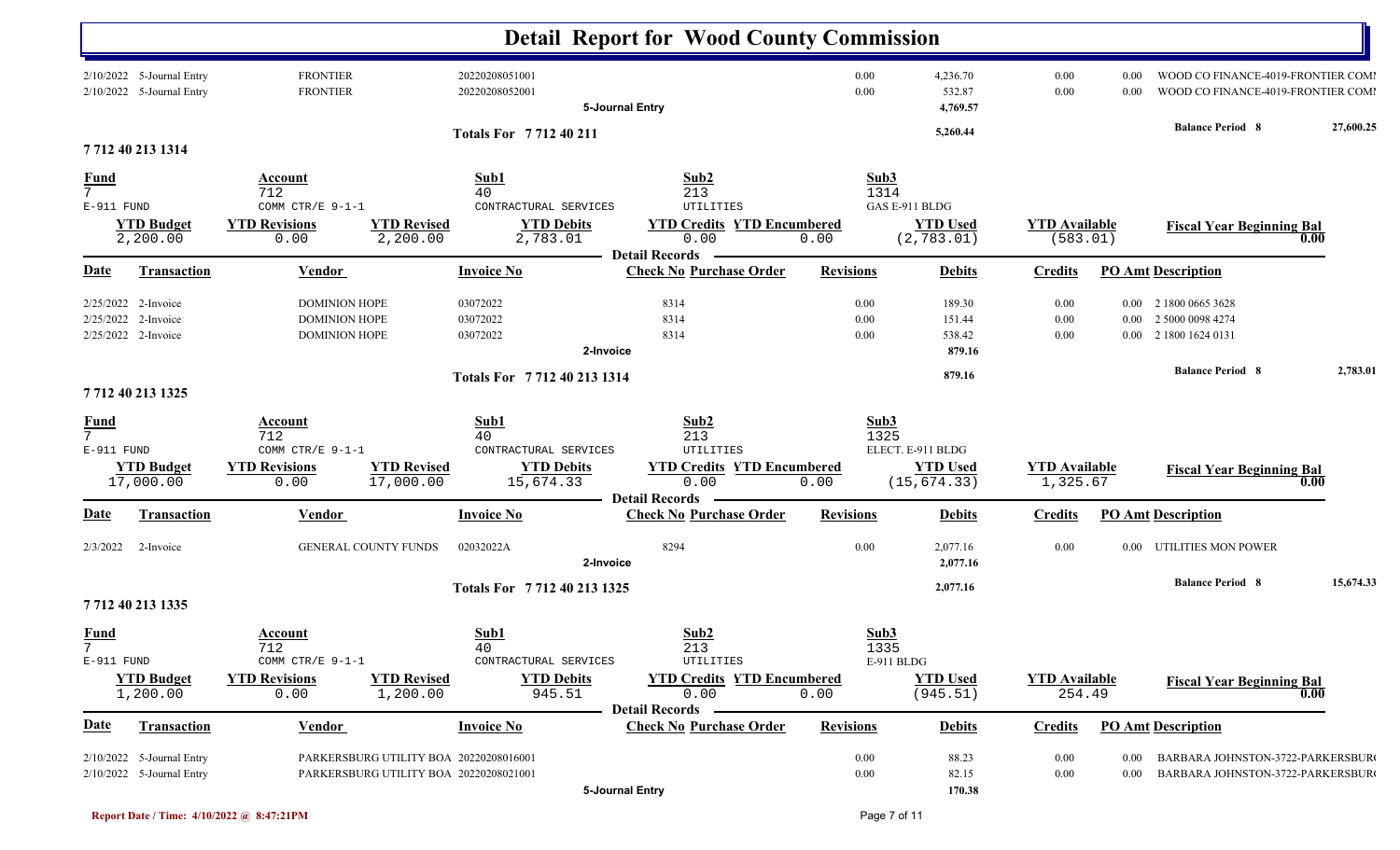|                                |                                |                                                                        | Totals For 7712 40 213 1335                                 |                                                                    |                       | 170.38                          |                                     |          | <b>Balance Period 8</b>                                  | 945.51    |
|--------------------------------|--------------------------------|------------------------------------------------------------------------|-------------------------------------------------------------|--------------------------------------------------------------------|-----------------------|---------------------------------|-------------------------------------|----------|----------------------------------------------------------|-----------|
| 771240216                      |                                |                                                                        |                                                             |                                                                    |                       |                                 |                                     |          |                                                          |           |
| <b>Fund</b><br>7               |                                | Account<br>712                                                         | Sub1<br>40                                                  | Sub2<br>216                                                        | Sub3                  |                                 |                                     |          |                                                          |           |
| E-911 FUND                     | <b>YTD Budget</b><br>0.00      | COMM CTR/E 9-1-1<br><b>YTD Revised</b><br><b>YTD Revisions</b><br>0.00 | CONTRACTURAL SERVICES<br><b>YTD Debits</b><br>96.98<br>0.00 | M&R -EQUIPMENT<br><b>YTD Credits YTD Encumbered</b><br>0.00        | 0.00                  | <b>YTD</b> Used<br>(96.98)      | <b>YTD Available</b><br>(96.98)     |          | <b>Fiscal Year Beginning Bal</b><br>0.00                 |           |
| Date                           | <b>Transaction</b>             | Vendor                                                                 | <b>Invoice No</b>                                           | <b>Detail Records</b><br><b>Check No Purchase Order</b>            | <b>Revisions</b>      | <b>Debits</b>                   | <b>Credits</b>                      |          | <b>PO Amt Description</b>                                |           |
| 2/7/2022                       | 1-Purchase Order               | NOE OFFICE EQUIPMENT                                                   |                                                             | 85425                                                              | 0.00                  | 0.00                            | 0.00                                |          | 96.98 Rollers for Lexmark XM3150                         |           |
|                                |                                |                                                                        |                                                             | 1-Purchase Order                                                   |                       |                                 |                                     |          |                                                          |           |
|                                | 2/15/2022 2-Invoice            | NOE OFFICE EQUIPMENT                                                   | IN976863<br>2-Invoice                                       | 8304<br>85425                                                      | 0.00                  | 96.98<br>96.98                  | 0.00                                |          | (96.98) Rollers for Lexmark XM3150                       |           |
|                                |                                |                                                                        | <b>Totals For 771240216</b>                                 |                                                                    |                       | 96.98                           |                                     |          | <b>Balance Period 8</b>                                  | 96.98     |
|                                | 7712 40 216 1612               |                                                                        |                                                             |                                                                    |                       |                                 |                                     |          |                                                          |           |
| <b>Fund</b><br>7<br>E-911 FUND |                                | Account<br>712<br>COMM CTR/E $9-1-1$                                   | Sub1<br>40<br>CONTRACTURAL SERVICES                         | Sub2<br>216<br>M&R -EQUIPMENT                                      | Sub3<br>1612<br>E-911 |                                 |                                     |          |                                                          |           |
|                                | <b>YTD Budget</b><br>65,000.00 | <b>YTD Revisions</b><br><b>YTD Revised</b><br>0.00<br>65,000.00        | <b>YTD Debits</b><br>24,978.27                              | <b>YTD Credits YTD Encumbered</b><br>0.00<br><b>Detail Records</b> | 6,785.80              | <b>YTD Used</b><br>(24, 978.27) | <b>YTD Available</b><br>33, 235.93  |          | <b>Fiscal Year Beginning Bal</b><br>$\overline{0.00}$    |           |
| Date                           | <b>Transaction</b>             | <b>Vendor</b>                                                          | <b>Invoice No</b>                                           | <b>Check No Purchase Order</b>                                     | <b>Revisions</b>      | <b>Debits</b>                   | <b>Credits</b>                      |          | <b>PO Amt Description</b>                                |           |
| 2/3/2022                       | 1-Purchase Order               | <b>TESSCO TECHNOLOGIES</b>                                             |                                                             | 85404                                                              | 0.00                  | 0.00                            | 0.00                                | 4,600.00 | Antennae South Tower                                     |           |
| 2/17/2022                      | 1-Purchase Order               | CALL ONE                                                               |                                                             | 85474                                                              | 0.00                  | 0.00                            | 0.00                                | 384.00   | Plantronics EncorePro HW510 Headsets (\$54) ea           |           |
|                                |                                |                                                                        |                                                             | 1-Purchase Order                                                   |                       |                                 |                                     |          |                                                          |           |
| 2/1/2022                       | 2-Invoice                      | <b>DOUBLE RADIUS</b>                                                   | 692535                                                      | 85001                                                              | 0.00                  | 0.00                            | 0.00                                |          | 0.00 Ubiquiti Air Fiber 5XHD PTP LTU                     |           |
| 2/1/2022                       | 2-Invoice                      | <b>DOUBLE RADIUS</b>                                                   | 692535                                                      | 85001<br>8293                                                      | 0.00                  | 1,356.00                        | 0.00                                |          | (1,356.00) Ubiquiti Air Fiber Dish 5GHz, 24dBi, Slant 45 |           |
| 2/1/2022                       | 2-Invoice                      | <b>DOUBLE RADIUS</b>                                                   | 692535                                                      | 85001<br>8293                                                      | 0.00                  | 570.99                          | 0.00                                |          | (570.99) Ubiquiti Edge Switch 24 port, 250W              |           |
|                                | 2/15/2022 2-Invoice            | <b>TESSCO TECHNOLOGIES</b>                                             | 210041                                                      | 8306                                                               | 0.00                  | 544.97                          | 0.00                                |          | 0.00 CUST NO 2596333                                     |           |
|                                | 2/15/2022 2-Invoice            | <b>TESSCO TECHNOLOGIES</b>                                             | 210042                                                      | 8306                                                               | 0.00                  | 283.05                          | 0.00                                | $0.00\,$ | <b>CUST NO 2596333</b>                                   |           |
|                                |                                |                                                                        | 2-Invoice                                                   |                                                                    |                       | 2,755.01                        |                                     |          |                                                          |           |
|                                | 2/10/2022 5-Journal Entry      | <b>TESSCO TECHNOLOGIES</b>                                             | 20220208039001<br>5-Journal Entry                           | 85121                                                              | 0.00                  | 380.06<br>380.06                | 0.00                                |          | (380.06) POLY PHASER, JUMPERS, DIN ADAPTERS F            |           |
|                                |                                |                                                                        | Totals For 7712 40 216 1612                                 |                                                                    |                       | 3,135.07                        |                                     | 2,676.95 | <b>Balance Period 8</b>                                  | 24,978.27 |
| 771240217                      |                                |                                                                        |                                                             |                                                                    |                       |                                 |                                     |          |                                                          |           |
| $\frac{Fund}{7}$               |                                | <b>Account</b><br>712                                                  | Sub1<br>40                                                  | Sub2<br>217                                                        | Sub3                  |                                 |                                     |          |                                                          |           |
| E-911 FUND                     |                                | COMM CTR/E $9-1-1$                                                     | CONTRACTURAL SERVICES                                       | M&R-AUTOS & TRUCKS                                                 |                       |                                 |                                     |          |                                                          |           |
|                                | <b>YTD Budget</b><br>5,000.00  | <b>YTD Revisions</b><br><b>YTD Revised</b><br>0.00<br>5,000.00         | <b>YTD Debits</b><br>6, 125.04                              | <b>YTD Credits YTD Encumbered</b><br>0.00                          | 106.95                | <b>YTD Used</b><br>(6, 125.04)  | <b>YTD Available</b><br>(1, 231.99) |          | <b>Fiscal Year Beginning Bal</b><br>0.00                 |           |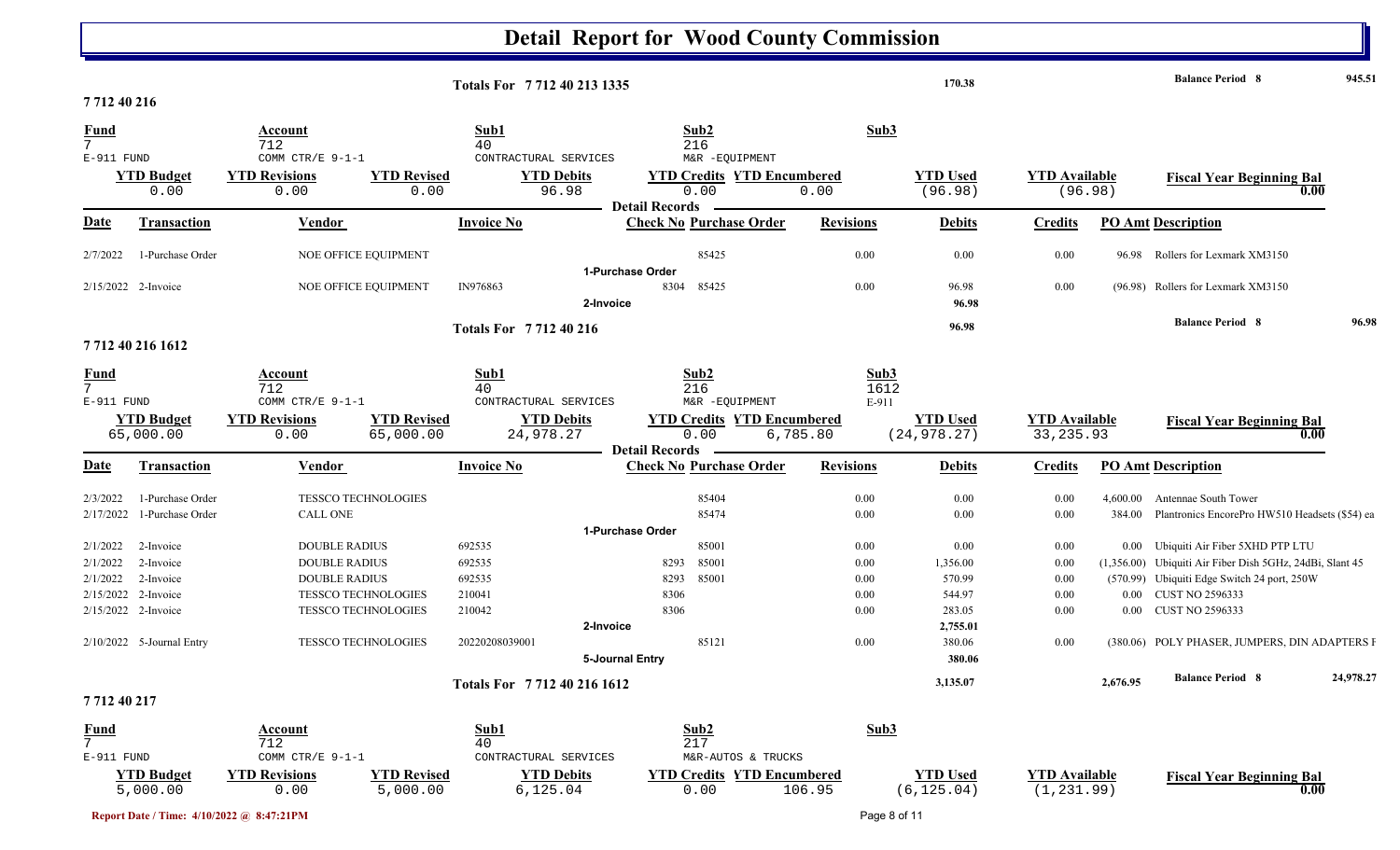|                               |                                          |                                                                |                                            | Detail Records —                                         |                      |                  |                      |              |                                                         |          |
|-------------------------------|------------------------------------------|----------------------------------------------------------------|--------------------------------------------|----------------------------------------------------------|----------------------|------------------|----------------------|--------------|---------------------------------------------------------|----------|
| Date                          | <b>Transaction</b>                       | <b>Vendor</b>                                                  | <b>Invoice No</b>                          | <b>Check No Purchase Order</b>                           | <b>Revisions</b>     | <b>Debits</b>    | <b>Credits</b>       |              | <b>PO Amt Description</b>                               |          |
|                               | $2/17/2022$ 1-Purchase Order             | <b>GOODYEAR AUTO SERVICE (</b>                                 |                                            | 85459                                                    | $0.00\,$             | 0.00             | 0.00                 |              | 59.00 Tire Alignment for Chevy Colorado                 |          |
| 2/17/2022                     | 1-Purchase Order                         | <b>GOODYEAR AUTO SERVICE (</b>                                 |                                            | 85460<br>1-Purchase Order                                | 0.00                 | 0.00             | 0.00                 |              | 36.98 Oil and filter for Chevy Colorado                 |          |
|                               |                                          |                                                                |                                            |                                                          |                      |                  |                      |              | <b>Balance Period 8</b>                                 | 6,125.04 |
| 771240221                     |                                          |                                                                | <b>Totals For 771240217</b>                |                                                          |                      |                  |                      | 95.98        |                                                         |          |
| <b>Fund</b>                   |                                          | <b>Account</b>                                                 | Sub1                                       | Sub2                                                     | Sub3                 |                  |                      |              |                                                         |          |
| $7\overline{ }$<br>E-911 FUND |                                          | 712<br>COMM CTR/E 9-1-1                                        | 40<br>CONTRACTURAL SERVICES                | 221<br>TRAINING & EDUCATION                              |                      |                  |                      |              |                                                         |          |
|                               | <b>YTD Budget</b>                        | <b>YTD Revisions</b><br><b>YTD Revised</b>                     | <b>YTD Debits</b>                          | <b>YTD Credits YTD Encumbered</b>                        |                      | <b>YTD Used</b>  | <b>YTD Available</b> |              |                                                         |          |
|                               | 25,000.00                                | 0.00<br>25,000.00                                              | 6, 103.01                                  | 0.00                                                     | 2,677.97             | (6, 103.01)      | 16,219.02            |              | <b>Fiscal Year Beginning Bal</b><br>0.00                |          |
|                               |                                          |                                                                |                                            | <b>Detail Records</b>                                    |                      |                  |                      |              |                                                         |          |
| Date                          | <b>Transaction</b>                       | <b>Vendor</b>                                                  | <b>Invoice No</b>                          | <b>Check No Purchase Order</b>                           | <b>Revisions</b>     | <b>Debits</b>    | <b>Credits</b>       |              | <b>PO Amt Description</b>                               |          |
| 2/7/2022                      | 1-Purchase Order                         | MODERN MARKETING                                               |                                            | 85418                                                    | $0.00\,$             | 0.00             | 0.00                 |              | 325.00 9-1-1 Activity Sheets                            |          |
| 2/14/2022                     | 1-Purchase Order                         | <b>WEST VIRGINIA APCO</b>                                      |                                            | 85449                                                    | 0.00                 | 0.00             | 0.00                 |              | 770.00 APCO Conference, WV Chapter (2 attendees S. S.   |          |
|                               |                                          |                                                                |                                            | 1-Purchase Order                                         |                      |                  |                      |              |                                                         |          |
|                               | 2/24/2022 1-Purchase Order Pending Pcard | <b>EMBASSY SUITES</b>                                          |                                            | 85477                                                    | $0.00\,$             | 0.00             | $0.00\,$             |              | 872.00 (4) Night stay @ (\$109) night for WV APCO con   |          |
|                               |                                          |                                                                |                                            | 1-Purchase Order Pe                                      |                      |                  |                      |              |                                                         |          |
|                               | 2/15/2022 2-Invoice                      | APCO INTERNATIONAL<br><b>COAST TO COAST</b>                    | 807831                                     | 84826<br>8301                                            | 0.00                 | 30.00            | 0.00                 |              | (30.00) CTO RECERT QUIZZES<br>$(295.00)$ 9-1-1 Pencils  |          |
|                               | 2/15/2022 2-Invoice                      |                                                                | IVC0103644                                 | 8302<br>85360<br>2-Invoice                               | 0.00                 | 315.18<br>345.18 | 0.00                 |              |                                                         |          |
|                               |                                          |                                                                |                                            |                                                          |                      |                  |                      |              | <b>Balance Period 8</b>                                 | 6,103.01 |
| 771240230                     |                                          |                                                                | Totals For 771240221                       |                                                          |                      | 345.18           |                      | 1,642.00     |                                                         |          |
| <u>Fund</u>                   |                                          | Account                                                        | Sub1                                       | Sub2                                                     | Sub3                 |                  |                      |              |                                                         |          |
| $7\overline{ }$               |                                          | 712                                                            | 40                                         | 230                                                      |                      |                  |                      |              |                                                         |          |
| E-911 FUND                    |                                          | COMM CTR/E 9-1-1<br><b>YTD Revisions</b><br><b>YTD Revised</b> | CONTRACTURAL SERVICES<br><b>YTD Debits</b> | CONTRACTED SERVICES<br><b>YTD Credits YTD Encumbered</b> |                      | <b>YTD Used</b>  | <b>YTD Available</b> |              |                                                         |          |
|                               | <b>YTD Budget</b><br>175,000.00          | 0.00<br>175,000.00                                             | 141, 195.56                                | 0.00<br>70,909.65                                        |                      | (141, 195.56)    | (37, 105.21)         |              | <b>Fiscal Year Beginning Bal</b><br>0.00                |          |
|                               |                                          |                                                                |                                            | <b>Detail Records</b>                                    |                      |                  |                      |              |                                                         |          |
| Date                          | <b>Transaction</b>                       | Vendor                                                         | <b>Invoice No</b>                          | <b>Check No Purchase Order</b>                           | <b>Revisions</b>     | <b>Debits</b>    | <b>Credits</b>       |              | <b>PO Amt Description</b>                               |          |
| 2/3/2022                      | 1-Purchase Order                         | <b>DOTSTER</b>                                                 |                                            | 85405                                                    | $0.00\,$             | 0.00             | 0.00                 |              | 19.06 Renewal of Domain Privacy and Protection, 2 yea   |          |
| 2/3/2022                      | 1-Purchase Order                         | MILLER COMMUNICATIONS I                                        |                                            | 85399                                                    | 0.00                 | 0.00             | 0.00                 |              | 622.00 Update on S2 license access control 2 yrs        |          |
| 2/3/2022                      | 1-Purchase Order                         | TREASURER OF STATE OF OF                                       |                                            | 85415                                                    | 0.00                 | 0.00             | 0.00                 |              | 150.00 MARCS radios - 15 RADIOS @ (\$10) EACH for       |          |
| 2/7/2022                      | 1-Purchase Order                         | <b>NOE OFFICE EQUIPMENT</b>                                    |                                            | 85425                                                    | $0.00\,$             | 0.00             | $0.00\,$             | 200.00 Labor |                                                         |          |
|                               | 2/17/2022 1-Purchase Order               | RELIANT POWER MANAGEM                                          |                                            | 85453                                                    | $0.00\,$             | $0.00\,$         | 0.00                 |              | 1,928.19 Replaced, calibrated and tested AVR module (2) |          |
|                               |                                          |                                                                |                                            | 1-Purchase Order                                         |                      |                  |                      |              |                                                         |          |
| 2/8/2022<br>2/8/2022          | 2-Invoice<br>2-Invoice                   | <b>CINTAS CORPORATION</b><br>DONNELLON MCCARTHY EN 463344937   | 5093385641                                 | 8295<br>85393<br>8296                                    | $0.00\,$<br>$0.00\,$ | 57.28<br>196.71  | 0.00<br>0.00         |              | (43.19) MISC MEDICAL SUPPLIES<br>0.00 1640675           |          |
|                               | 2/8/2022 2-Invoice                       | <b>SEGRA</b>                                                   | 2134873                                    | 8298                                                     | $0.00\,$             | 789.88           | 0.00                 |              | 0.00 400427739                                          |          |
|                               |                                          |                                                                |                                            |                                                          |                      |                  |                      |              |                                                         |          |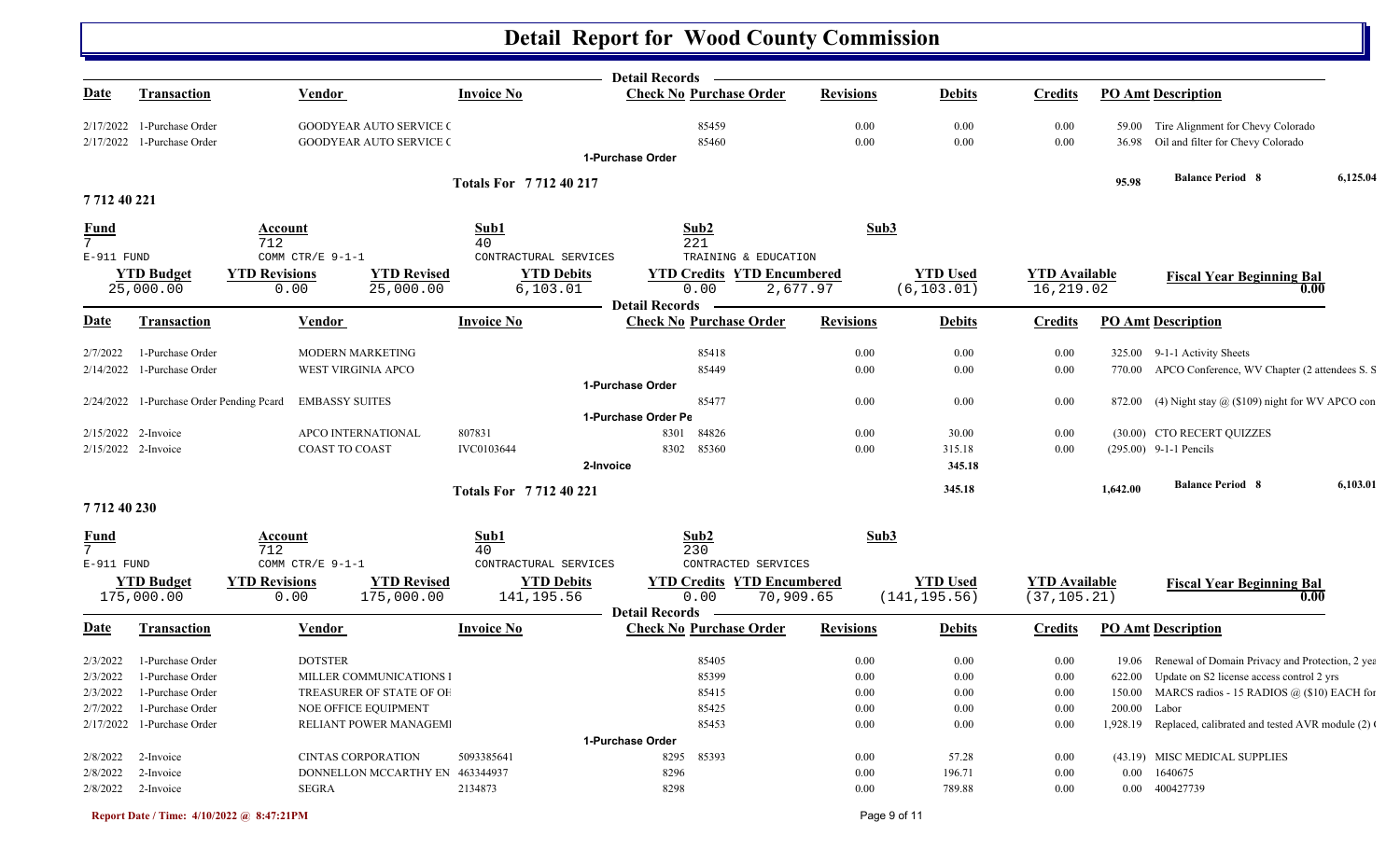|                                |                           |                                                     |                             | <b>Detail Report for Wood County Commission</b>         |                  |                  |                      |                  |                                                           |            |
|--------------------------------|---------------------------|-----------------------------------------------------|-----------------------------|---------------------------------------------------------|------------------|------------------|----------------------|------------------|-----------------------------------------------------------|------------|
|                                | $2/8/2022$ 2-Invoice      | <b>SUDDENLINK</b>                                   | 02202022                    | 8299                                                    | 0.00             | 262.79           | 0.00                 |                  | 0.00 07712-101179-01-3                                    |            |
|                                | 2/15/2022 2-Invoice       | <b>LAMP PESTPROOF</b>                               | 417610                      | 8303                                                    | 0.00             | 75.00            | 0.00                 | $0.00\,$         | <b>CUST NO 26329</b>                                      |            |
|                                | 2/15/2022 2-Invoice       | NOE OFFICE EQUIPMENT                                | IN976863                    | 85425<br>8304                                           | 0.00             | 200.00           | 0.00                 | $(200.00)$ Labor |                                                           |            |
|                                | 2/15/2022 2-Invoice       | TREASURER OF STATE OF OF                            | 22RC04690                   | 85415<br>8305                                           | 0.00             | 150.00           | 0.00                 |                  | $(150.00)$ MARCS radios - 15 RADIOS @ (\$10) EACH for     |            |
|                                | 2/15/2022 2-Invoice       | WOOD CO FIRE BOARD                                  | 24076                       | 8308                                                    | 0.00             | 225.00           | 0.00                 | $0.00\,$         | ALTMAN BUILDING                                           |            |
|                                | 2/18/2022 2-Invoice       | MILLER COMMUNICATIONS   118410                      |                             | 85399<br>8310                                           | 0.00             | 622.00           | 0.00                 |                  | (622.00) Update on S2 license access control 2 yrs        |            |
|                                | 2/18/2022 2-Invoice       | OPTIMUM WATER SOLUTION 33020                        |                             | 8311                                                    | 0.00             | 58.00            | 0.00                 | 0.00             | WATER COOLER RENTAL                                       |            |
|                                | 2/18/2022 2-Invoice       | T&S LAWN-LANDSCAPE INC 243                          |                             | 8312                                                    | 0.00             | 2,498.00         | 0.00                 | $0.00\,$         | <b>SNOW REMOVAL</b>                                       |            |
|                                |                           |                                                     | 2-Invoice                   |                                                         |                  | 5,134.66         |                      |                  |                                                           |            |
|                                | 2/10/2022 5-Journal Entry | <b>DOTSTER</b>                                      | 20220208072001              | 85405                                                   | 0.00             | 19.06            | 0.00                 |                  | (19.06) Renewal of Domain Privacy and Protection, 2 yea   |            |
|                                | 2/10/2022 5-Journal Entry | WASTE MANAGEMENT OF W 20220208066001                |                             |                                                         | 0.00             | 151.01           | 0.00                 | 0.00             | WOOD CO FINANCE-4019-WASTE MGMT V                         |            |
|                                |                           |                                                     |                             | 5-Journal Entry                                         |                  | 170.07           |                      |                  |                                                           |            |
|                                |                           |                                                     | <b>Totals For 771240230</b> |                                                         |                  | 5,304.73         |                      | 1,885.00         | <b>Balance Period 8</b>                                   | 141,195.56 |
| 771255341                      |                           |                                                     |                             |                                                         |                  |                  |                      |                  |                                                           |            |
| <u>Fund</u><br>$7^{\circ}$     |                           | Account<br>712                                      | Sub1<br>55                  | Sub2<br>341                                             | Sub3             |                  |                      |                  |                                                           |            |
| E-911 FUND                     |                           | COMM CTR/E 9-1-1                                    | COMMODITIES                 | SUPPLIES/MATERIALS                                      |                  |                  |                      |                  |                                                           |            |
|                                | <b>YTD Budget</b>         | <b>YTD Revised</b><br><b>YTD Revisions</b>          | <b>YTD Debits</b>           | <b>YTD Credits YTD Encumbered</b>                       |                  | <b>YTD Used</b>  | <b>YTD</b> Available |                  |                                                           |            |
|                                | 10,000.00                 | 0.00<br>10,000.00                                   | 6,389.90                    | 1,017.51<br>0.00                                        |                  | (6, 389.90)      | 2,592.59             |                  | <b>Fiscal Year Beginning Bal</b>                          | 0.00       |
|                                |                           |                                                     |                             | <b>Detail Records</b>                                   |                  |                  |                      |                  |                                                           |            |
| <u>Date</u>                    | <b>Transaction</b>        | <b>Vendor</b>                                       | <b>Invoice No</b>           | <b>Check No Purchase Order</b>                          | <b>Revisions</b> | <b>Debits</b>    | <b>Credits</b>       |                  | <b>PO Amt Description</b>                                 |            |
| 2/10/2022                      | 1-Purchase Order          | <b>JANI-SOURCE</b>                                  |                             | 85441                                                   | 0.00             | 0.00             | $0.00\,$             | 300.00           | ICE MELT, TRASH LINERS, TISSUES, C-FOL                    |            |
|                                |                           |                                                     |                             | 1-Purchase Order                                        |                  |                  |                      |                  |                                                           |            |
|                                |                           | 2/24/2022 1-Purchase Order Pending Pcard SAM'S CLUB |                             | 85490                                                   | 0.00             | 0.00             | 0.00                 | 150.00           | Coffee, Creamer, Misc Ofc supplies, candy for M           |            |
|                                |                           |                                                     |                             | 1-Purchase Order Pe                                     |                  |                  |                      |                  |                                                           |            |
|                                | 2/18/2022 2-Invoice       | <b>JANI-SOURCE</b>                                  | 61425                       | 8309<br>85441                                           | 0.00             | 248.94           | 0.00                 |                  | (248.94) ICE MELT, TRASH LINERS, TISSUES, C-FOL           |            |
|                                |                           |                                                     | 2-Invoice                   |                                                         |                  | 248.94           |                      |                  |                                                           |            |
|                                | 2/10/2022 5-Journal Entry | OFFICE DEPOT                                        | 20220208074001              | 85361                                                   | 0.00             | 28.53            | 0.00                 |                  | (28.53) (6) ea Coffee creamer and (6) ea sugar CAMILLE    |            |
|                                | 2/10/2022 5-Journal Entry | <b>STATIONERS INC</b>                               | 20220208085001              | 85293                                                   | 0.00             | 930.08           | 0.00                 |                  | (930.08) 7 hp Cart, 2 hp Toner Cart, Man Fldr w/Fasteners |            |
|                                |                           |                                                     |                             | 5-Journal Entry                                         |                  | 958.61           |                      |                  |                                                           |            |
| 7 712 55 343                   |                           |                                                     | Totals For 7712 55 341      |                                                         |                  | 1,207.55         |                      | (757.55)         | <b>Balance Period 8</b>                                   | 6,389.90   |
|                                |                           |                                                     |                             |                                                         |                  |                  |                      |                  |                                                           |            |
| <b>Fund</b><br>$7\overline{ }$ |                           | Account<br>712                                      | Sub1<br>55                  | Sub2<br>343                                             | Sub3             |                  |                      |                  |                                                           |            |
| E-911 FUND                     |                           | COMM CTR/E 9-1-1                                    | COMMODITIES                 | AUTOMOBILE SUPPLIES                                     |                  |                  |                      |                  |                                                           |            |
|                                | <b>YTD Budget</b>         | <b>YTD Revised</b><br><b>YTD Revisions</b>          | <b>YTD Debits</b>           | <b>YTD Credits YTD Encumbered</b>                       |                  | <b>YTD Used</b>  | <b>YTD</b> Available |                  | <b>Fiscal Year Beginning Bal</b>                          |            |
|                                | 6,000.00                  | 0.00<br>6,000.00                                    | 3,072.65                    | 0.00                                                    | (281.03)         | (3,072.65)       | 3,208.38             |                  |                                                           | 0.00       |
| <u>Date</u>                    | <b>Transaction</b>        | <b>Vendor</b>                                       | <b>Invoice No</b>           | <b>Detail Records</b><br><b>Check No Purchase Order</b> | <b>Revisions</b> | <b>Debits</b>    | <b>Credits</b>       |                  | <b>PO Amt Description</b>                                 |            |
|                                |                           |                                                     |                             |                                                         |                  |                  |                      |                  |                                                           |            |
| 2/8/2022                       | 2-Invoice                 | ENGLEFIELD OIL COMPANY IN-574999                    | 2-Invoice                   | 8297 85372                                              | $0.00\,$         | 321.28<br>321.28 | 0.00                 |                  | (321.28) 4000 gal fuel                                    |            |